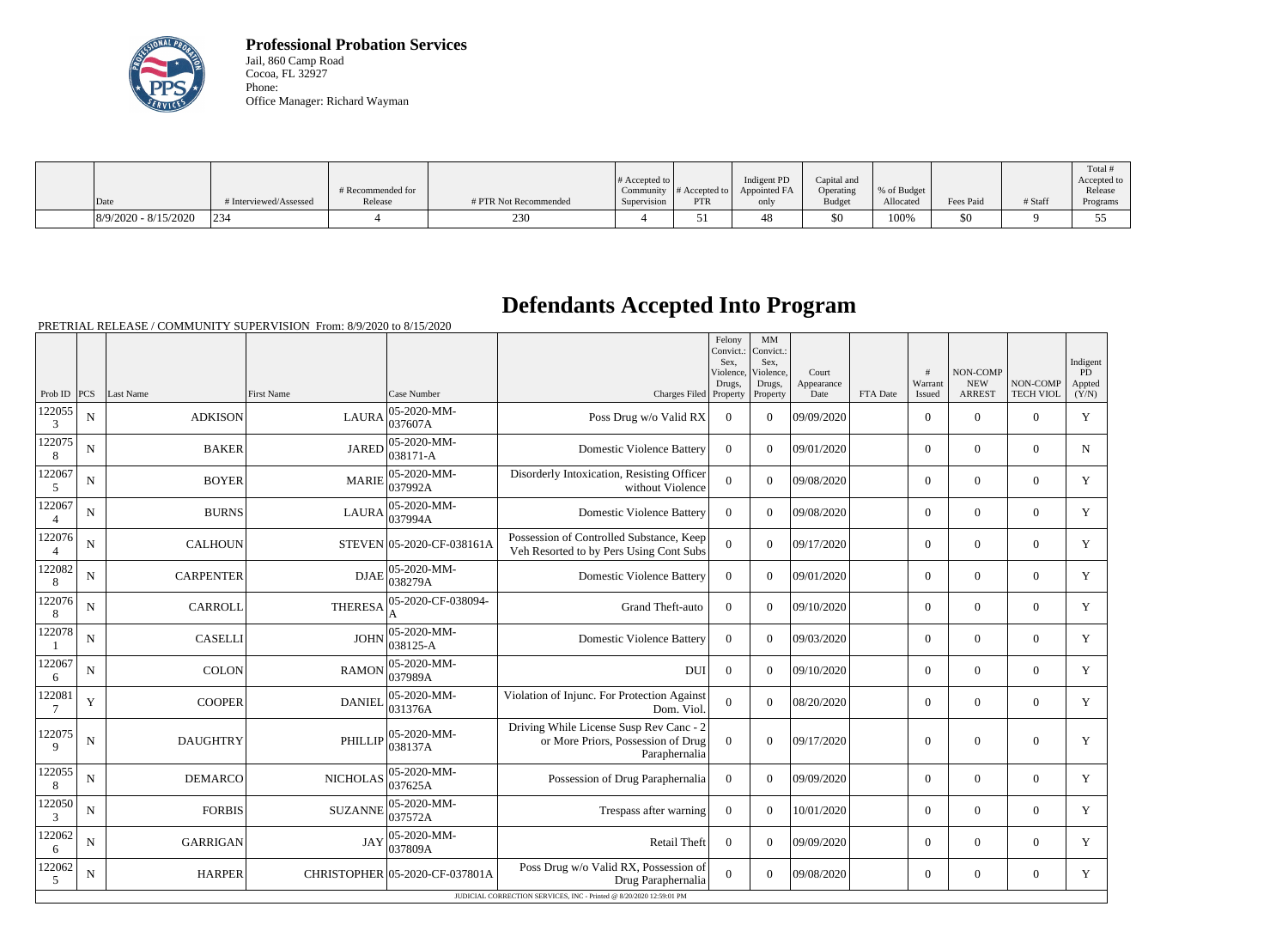## **Defendants Accepted Into Program**

PRETRIAL RELEASE / COMMUNITY SUPERVISION From: 8/9/2020 to 8/15/2020

|                          |             |                  |                   |                                                                          | Felony<br>Convict.:                                                                                                              |                             | MM<br>Convict.:             |                     |          |                  |                        |                  |                          |
|--------------------------|-------------|------------------|-------------------|--------------------------------------------------------------------------|----------------------------------------------------------------------------------------------------------------------------------|-----------------------------|-----------------------------|---------------------|----------|------------------|------------------------|------------------|--------------------------|
|                          |             |                  |                   |                                                                          |                                                                                                                                  | Sex.<br>Violence,<br>Drugs, | Sex,<br>Violence,<br>Drugs, | Court<br>Appearance |          | #<br>Warrant     | NON-COMP<br><b>NEW</b> | NON-COMP         | Indigent<br>PD<br>Appted |
| Prob ID $ PCS $          |             | Last Name        | <b>First Name</b> | Case Number                                                              | Charges Filed Property                                                                                                           |                             | Property                    | Date                | FTA Date | Issued           | <b>ARREST</b>          | <b>TECH VIOL</b> | (Y/N)                    |
| 122081                   | $\mathbf Y$ | <b>JOHNSON</b>   |                   | ANTHONY 05-2017-CF-050637B                                               | Grand Theft of Firearm (13 cts), Grand<br>Theft                                                                                  | $\boldsymbol{0}$            | $\overline{0}$              | 09/30/2020          |          | $\overline{0}$   | $\overline{0}$         | $\overline{0}$   | ${\bf N}$                |
| 122087<br>6              | ${\bf N}$   | <b>JOHNSON</b>   | <b>DONNA</b>      | 05-2020-MM-<br>038460A                                                   | Retail Theft, Resisting Recovery of<br>Merchandise or Farm Prod                                                                  | $\Omega$                    | $\theta$                    | 09/01/2020          |          | $\overline{0}$   | $\overline{0}$         | $\overline{0}$   | Y                        |
| 122050                   | $\mathbf Y$ | <b>JORDAN</b>    | <b>JEROME</b>     | 05-2020-CF-030160-                                                       | Trespass                                                                                                                         | $\overline{0}$              | $\boldsymbol{0}$            | 08/11/2020          |          | $\overline{0}$   | $\overline{0}$         | $\overline{0}$   | $\mathbf Y$              |
| 122088<br>9              | $\mathbf N$ | <b>JUITT</b>     |                   | DARIUS 05-2020-CF-038472A                                                | Poss Drug w/o Valid RX                                                                                                           | $\overline{0}$              | $\theta$                    | 09/10/2020          |          | $\overline{0}$   | $\overline{0}$         | $\overline{0}$   | $\mathbf N$              |
| 122050<br>$\overline{4}$ | ${\bf N}$   | <b>KNIGHT</b>    |                   | REBECCA 05-2020-CT-037585A                                               | DUI, DUI with Damage to Person or<br>Property                                                                                    | $\mathbf{0}$                | $\theta$                    | 09/03/2020          |          | $\overline{0}$   | $\Omega$               | $\overline{0}$   | $\mathbf Y$              |
| 122075                   | ${\bf N}$   | <b>LENGYEL</b>   | <b>CHARLES</b>    | 05-2020-MM-<br>038170-A                                                  | <b>Domestic Violence Battery</b>                                                                                                 | $\Omega$                    | $\Omega$                    | 10/01/2020          |          | $\overline{0}$   | $\overline{0}$         | $\overline{0}$   | Y                        |
| 122076<br>$\overline{0}$ | ${\bf N}$   | <b>MAERKI</b>    | <b>PAXTON</b>     | 05-2020-MM-<br>038159-A                                                  | <b>Domestic Violence Battery</b>                                                                                                 | $\overline{0}$              | $\theta$                    | 09/03/2020          |          | $\overline{0}$   | $\overline{0}$         | $\overline{0}$   | $\mathbf Y$              |
| 122075<br>3              | $\mathbf N$ | <b>MAHURIN</b>   |                   | STEPHANIE 05-2020-CF-038133A                                             | Possession of Heroin, Possession of Drug<br>Paraphernalia                                                                        | $\boldsymbol{0}$            | $\theta$                    | 09/17/2020          |          | $\overline{0}$   | $\overline{0}$         | $\overline{0}$   | Y                        |
| 122088<br>8              | ${\bf N}$   | <b>MAZAC</b>     |                   | KEVIN 05-2020-CT-038485A                                                 | <b>DUI</b>                                                                                                                       | $\overline{0}$              | $\theta$                    | 09/04/2020          |          | $\overline{0}$   | $\overline{0}$         | $\overline{0}$   | ${\bf N}$                |
| 122088                   | $\mathbf N$ | <b>MCFARLAND</b> | <b>HEATHER</b>    | 05-2020-MM-<br>038391A                                                   | <b>Domestic Violence Battery</b>                                                                                                 | $\Omega$                    | $\theta$                    | 09/01/2020          |          | $\overline{0}$   | $\overline{0}$         | $\overline{0}$   | Y                        |
| 122077<br>9              | ${\bf N}$   | <b>MEDINA</b>    | <b>GASPAR</b>     | 05-2020-MM-<br>038116-A                                                  | <b>Domestic Violence Battery</b>                                                                                                 | $\overline{0}$              | $\theta$                    | 09/03/2020          |          | $\overline{0}$   | $\overline{0}$         | $\overline{0}$   | $\mathbf Y$              |
| 122056<br>3              | $\mathbf N$ | <b>MILLER</b>    |                   | MICHAEL 05-2020-CT-037618A                                               | <b>DUI</b>                                                                                                                       | $\overline{0}$              | $\theta$                    | 09/08/2020          |          | $\overline{0}$   | $\overline{0}$         | $\overline{0}$   | Y                        |
| 122055                   | ${\bf N}$   | <b>MONTOYA</b>   |                   | SARAH 05-2020-CF-037601A                                                 | Poss Of Cocaine Less Than 28 Grams<br>Possession of Heroin                                                                       | $\overline{0}$              | $\theta$                    | 09/08/2020          |          | $\overline{0}$   | $\overline{0}$         | $\overline{0}$   | $\mathbf Y$              |
| 122082<br>6              | $\mathbf Y$ | <b>MOORE</b>     |                   | DOUGLAS 05-2019-CT-044605A                                               | DUI (2nd Offense)                                                                                                                | $\theta$                    | $\theta$                    | 09/04/2020          |          | $\overline{0}$   | $\overline{0}$         | $\overline{0}$   | N                        |
| 122074<br>6              | ${\bf N}$   | <b>MULDER</b>    |                   | JOHN $\begin{array}{ l} 05{\text -}2020{\text -}M\\ 038169A \end{array}$ | Domestic Violence Battery, Resisting<br>Officer without Violence                                                                 | $\overline{0}$              | $\overline{0}$              | 09/03/2020          |          | $\overline{0}$   | $\overline{0}$         | $\overline{0}$   | N                        |
| 122077<br>2              | ${\bf N}$   | <b>OAKES</b>     | <b>CHARLENE</b>   | 05-2020-MM-<br>038087-A                                                  | Trespass                                                                                                                         | $\overline{0}$              | $\boldsymbol{0}$            | 09/03/2020          |          | $\overline{0}$   | $\boldsymbol{0}$       | $\overline{0}$   | Y                        |
| 122055<br>$\overline{4}$ | ${\bf N}$   | <b>ORTIZ</b>     |                   | MARIA 05-2020-CF-037600A                                                 | Felony Child Abuse, Domestic Violence<br>Battery                                                                                 | $\mathbf{0}$                | $\boldsymbol{0}$            | 09/08/2020          |          | $\overline{0}$   | $\overline{0}$         | $\overline{0}$   | Y                        |
| 122082<br>9              | ${\bf N}$   | <b>OYLER</b>     | <b>MASHANDA</b>   | 05-2020-MM-<br>038315A                                                   | Domestic Violence Battery, Resisting<br>Officer without Violence                                                                 | $\overline{0}$              | $\overline{0}$              | 09/01/2020          |          | $\overline{0}$   | $\boldsymbol{0}$       | $\overline{0}$   | Y                        |
| 122088<br>6              | ${\bf N}$   | <b>PARKER</b>    |                   | JESSICA 05-2020-CT-038484A                                               | DUI with BAL .15 or above (1st<br>Conviction), 2 counts of DUI with Damage<br>to Person or Property                              | $\overline{0}$              | $\boldsymbol{0}$            | 09/02/2020          |          | $\boldsymbol{0}$ | $\overline{0}$         | $\overline{0}$   | $\mathbf Y$              |
| 122075<br>$\overline{4}$ | $\mathbf N$ | <b>PASCALLI</b>  | <b>MICHELLE</b>   | 05-2020-CF-038082-                                                       | Possession of Controlled Substance                                                                                               | $\overline{0}$              | $\boldsymbol{0}$            | 09/10/2020          |          | $\overline{0}$   | $\overline{0}$         | $\overline{0}$   | Y                        |
| 122062<br>7              | ${\bf N}$   | <b>PAULO</b>     |                   | PRESTON 05-2020-CF-037815A                                               | POSS MDMA (ECSTACY), Driving<br>While License Susp (Habitual Traffic<br>Offender), Attached Registration License<br>not assigned | $\overline{0}$              | $\boldsymbol{0}$            | 09/17/2020          |          | $\boldsymbol{0}$ | $\boldsymbol{0}$       | $\boldsymbol{0}$ | $\mathbf Y$              |
|                          |             |                  |                   |                                                                          | JUDICIAL CORRECTION SERVICES, INC - Printed @ 8/20/2020 12:59:01 PM                                                              |                             |                             |                     |          |                  |                        |                  |                          |